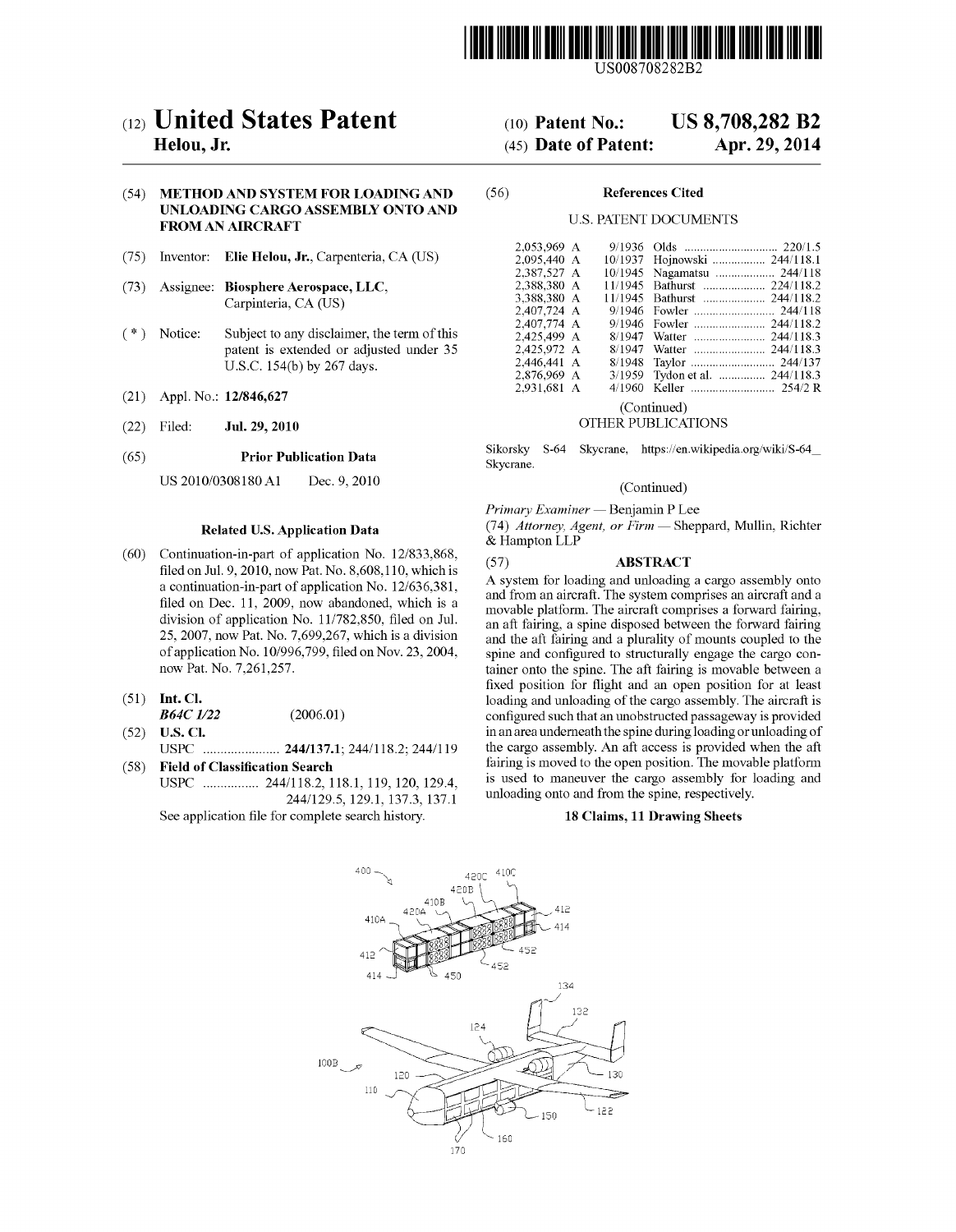#### $(56)$ **References Cited**

# **U.S. PATENT DOCUMENTS**

| 3,009,672 A |                    | 11/1961 |                                   |
|-------------|--------------------|---------|-----------------------------------|
| 3,028,130   | А                  | 4/1962  |                                   |
| 3,055,620   | A                  | 9/1962  | Weiland  244/135 A                |
| 3,147,942   | А                  | 9/1964  |                                   |
| 3,150,849   | А                  | 9/1964  | Graham et al.  244/100 R          |
| 3,209,929   | A                  | 10/1965 |                                   |
| 3,289,981   | А                  | 12/1966 | Meyer  244/137.2                  |
| 3,368,838   | А                  | 2/1968  |                                   |
| 3,381,921   | A                  | 5/1968  | McDonough  410/79                 |
| 3,419,164   | А                  | 12/1968 |                                   |
| 3,691,595   | А                  | 9/1972  | Backteman et al.<br>24/287        |
| 3,872,555   | А                  | 3/1975  |                                   |
| 3,966,285   | А                  | 6/1976  | Porch et al.  312/265.4           |
| 3,972,427   | А                  | 8/1976  | Stanley et al.  244/137.1         |
| 4,039,163   | $\frac{1}{2}$<br>A | 8/1977  |                                   |
| 4,301,984   | А                  | 11/1981 |                                   |
| 4,379,533   | А                  | 4/1983  | Caldwell et al.  244/118.1        |
| 5,238,102   | A                  | 8/1993  |                                   |
| 5,240,207   | A                  | 8/1993  |                                   |
| 5,816,425   | А                  | 10/1998 |                                   |
| 5,975,464   | A                  | 11/1999 | Rutan  244/120                    |
| 6,070,460   | А                  | 6/2000  | Leslie et al.  73/170.07          |
| 6,237,795   | B1                 | 5/2001  | Buckley et al.  220/1.5           |
| 6,308,131   | B1                 | 10/2001 |                                   |
| 6,363,586   | B1                 | 4/2002  | Neufinger1  24/287                |
| 6,494,404   | B1                 | 12/2002 | Meyer  244/118.2                  |
| 6,554,225   | 申<br>B1            | 4/2003  | Anast et al.  244/117 R           |
| 6,557,800   | $B2*$              | 5/2003  | Medina et al.  244/118.1          |
| 6,663,047   | $B1*$              | 12/2003 |                                   |
| 6,817,579   | <b>B2</b>          | 11/2004 | Van der Velden et al. . 244/137.2 |
| 7,000,765   | B <sub>2</sub>     | 2/2006  |                                   |
| 7,003,374   | B2                 | 2/2006  |                                   |
| 7,195,200   | B <sub>2</sub>     | 3/2007  | Yamane                            |
| 7,261,257   | B <sub>2</sub>     | 8/2007  | Helou, Jr.                        |
| 7,344,109   | $\ast$<br>B1       | 3/2008  | Rezai  244/118.2                  |
| 7,534,082   | $B2*$              | 5/2009  | Rawdon et al.  414/347            |
| 7,604,204   | $B2*$              | 10/2009 | Jacobsen et al.  244/137.1        |

| 7.699.267 B2                    | 4/2010  | Helou. Jr.                 |
|---------------------------------|---------|----------------------------|
| 7.721.988 B2                    | 5/2010  | Schiebel                   |
| 7.845.898 B2*                   | 12/2010 | Rawdon et al.  414/809     |
| 2003/0214143 A1                 | 11/2003 |                            |
| 2004/0135031 A1                 | 7/2004  | Stupakis  244/13           |
| 2004/0245378 A1                 | 12/2004 | Nonami et al.              |
| 2005/0247824 A1                 | 11/2005 |                            |
| 2006/0022090 A1                 | 2/2006  | McCoskey et al.  244/137.1 |
| 2006/0038077 A1                 | 2/2006  | Olin et al.  244/137.1     |
| 2006/0108477 A1                 | 5/2006  |                            |
| $2007/0025832$ A <sub>1</sub> * | 2/2007  | Rawdon et al.  414/401     |
| 2007/0125908 A1                 | 6/2007  | Eichholz et al.  244/118.1 |
| 2009/0026314 A1*                | 1/2009  |                            |
| 2009/0114773 A1                 | 5/2009  | Helou, Jr.                 |
| 2010/0181416 A1                 | 7/2010  | Sakamoto et al.            |
| 2010/0252682 A1*                | 10/2010 |                            |
| 2010/0276538 A1                 | 11/2010 | Helou. Jr.                 |
|                                 |         |                            |

#### OTHER PUBLICATIONS

Sikorsky CH-54 Tarhe, https://en.wikipedia.org/wiki/Sikorsky\_ CH-54\_Tarhe.

XCH-62 Heavy Lift Helicopter [HLH], http://www.globalsecurity. org/military/systems/aircraft/h-62-pics.htm.<br>Aircraft 73-22012 Photo, http://www.airport-data.com/aircraft/

photo/000120633L.html.

 $_{\rm lift}$ helicopter, Heavy http://www.google.com/ search?q=heavy+lift+helicopter&source=lnms&tbm=isch&sa=X

&ei=rjmpUZPOBKOziQKN7ID4Bg&sqi=2&ved=0CAcQ

AUoAA&biw=768&bih=928#biv=i%7C48%3Bd%7CxOuP\_

ohGASoMM%3A.

Mil Mi-10 Harke, Heavy Lift Russian Helicopter, http://photovalet. com/79088.

Autonomous Landing and Hazard Avoidance Technology LIDAR, ED10-0190-88, http://www.nasa.gov/centers/dryden/multimedia/ imagegallery/Misc/ED10-0190-88.html.

Hughes XH-17 "Flying Crane", http://www.diseno-art.com/news\_content/2012/12/hughes-xh-17-flying-crane/.

\* cited by examiner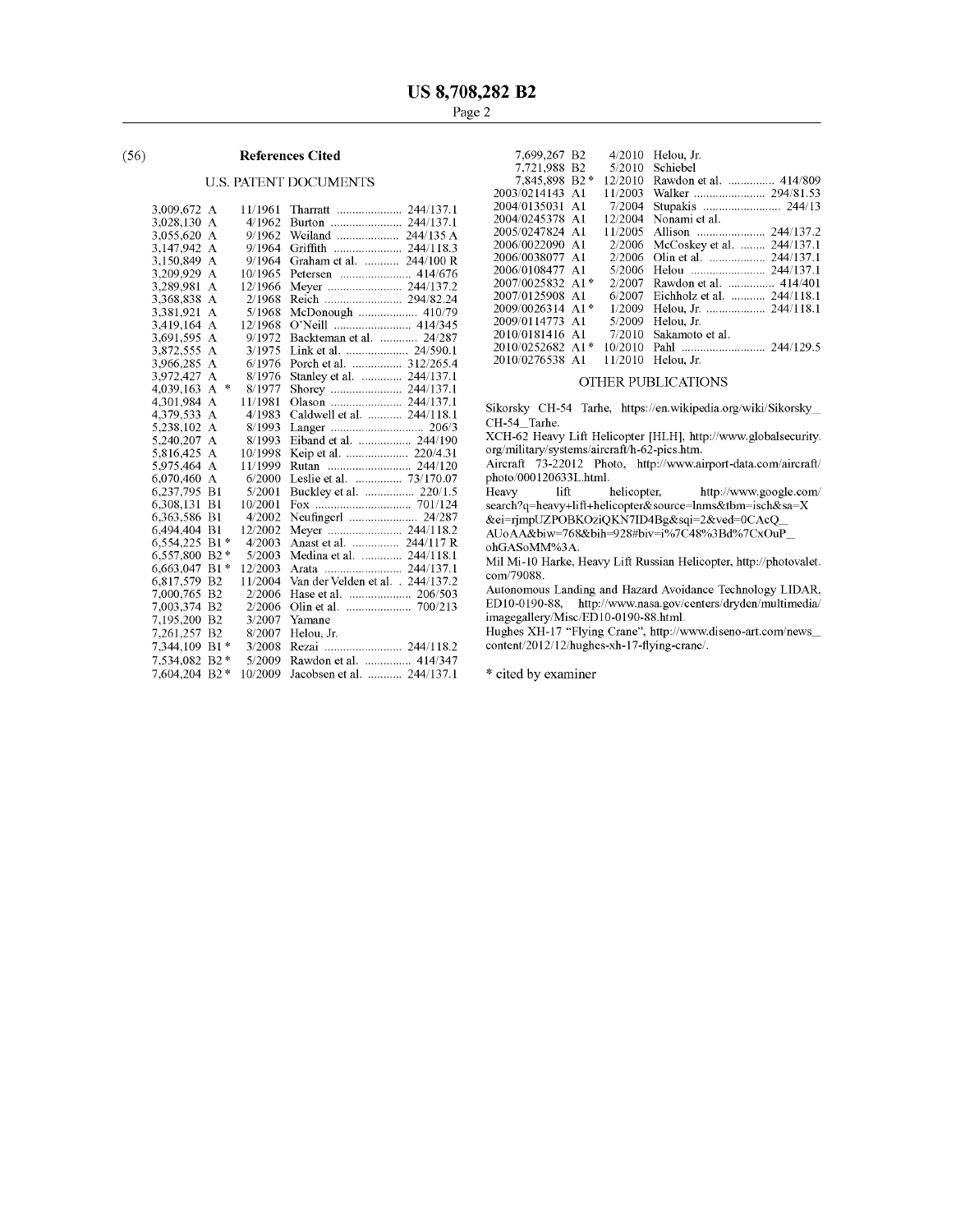

**Figure 1** 



**Figure 2**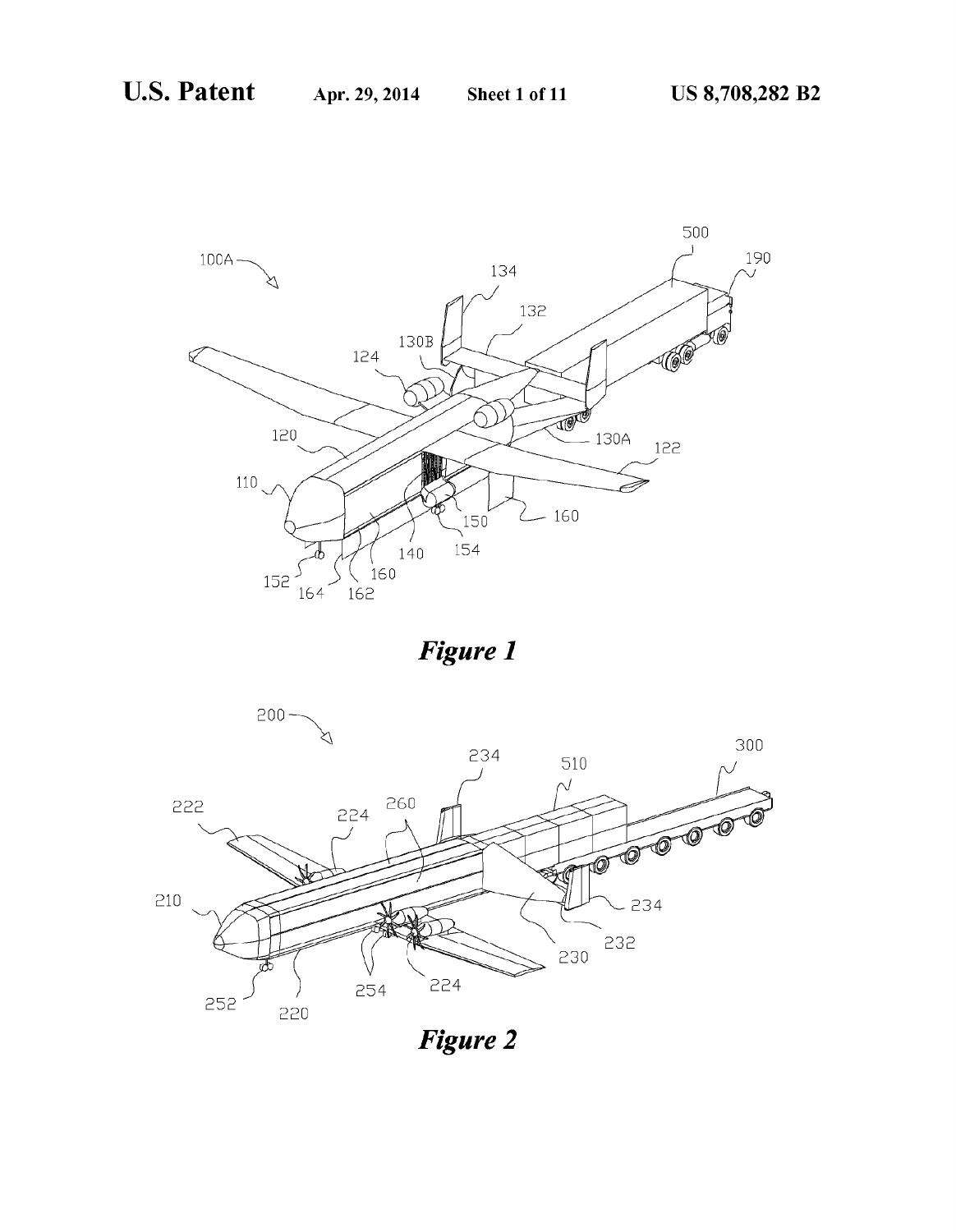

Figure 3A



**Figure 3B**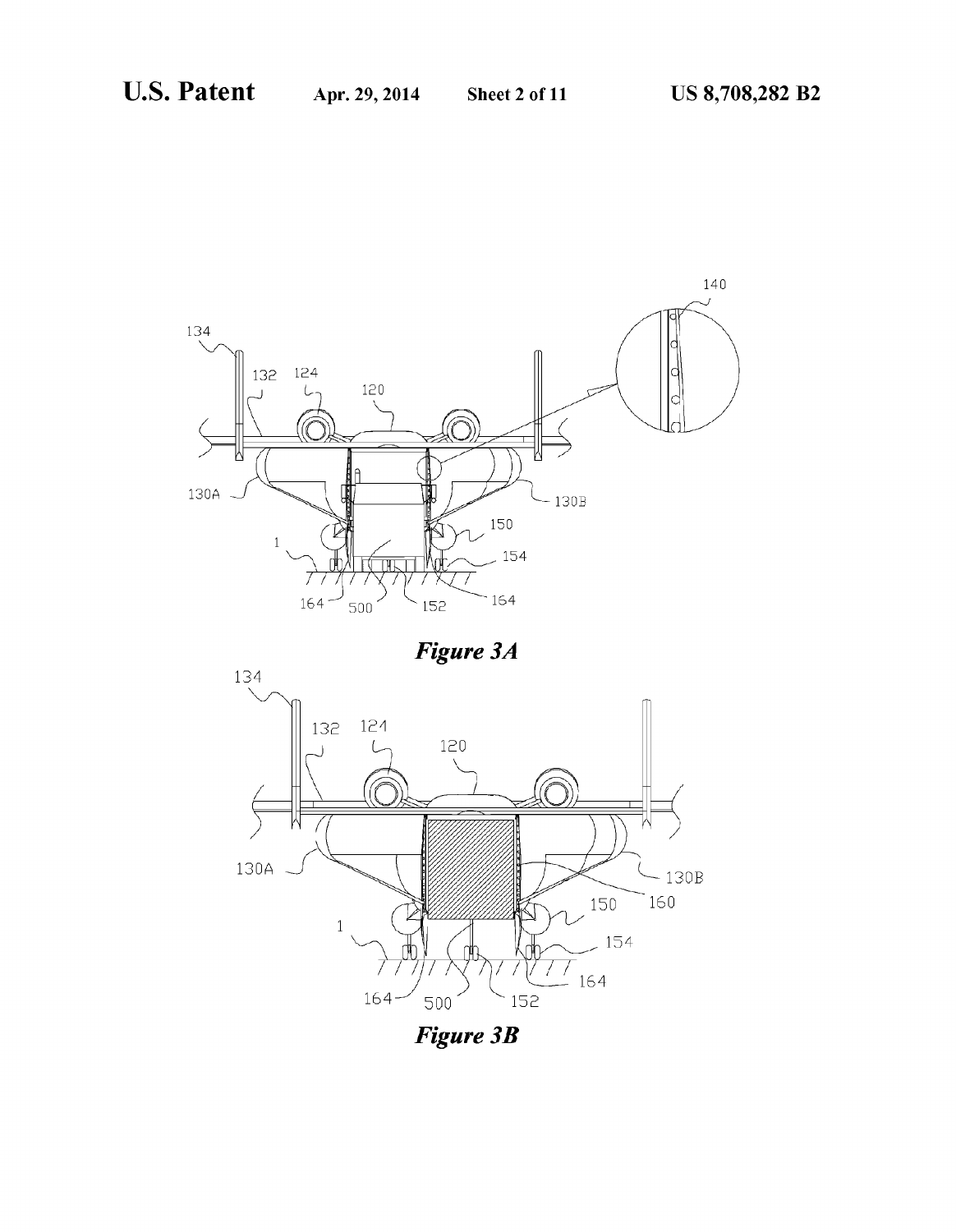

Figure 4A



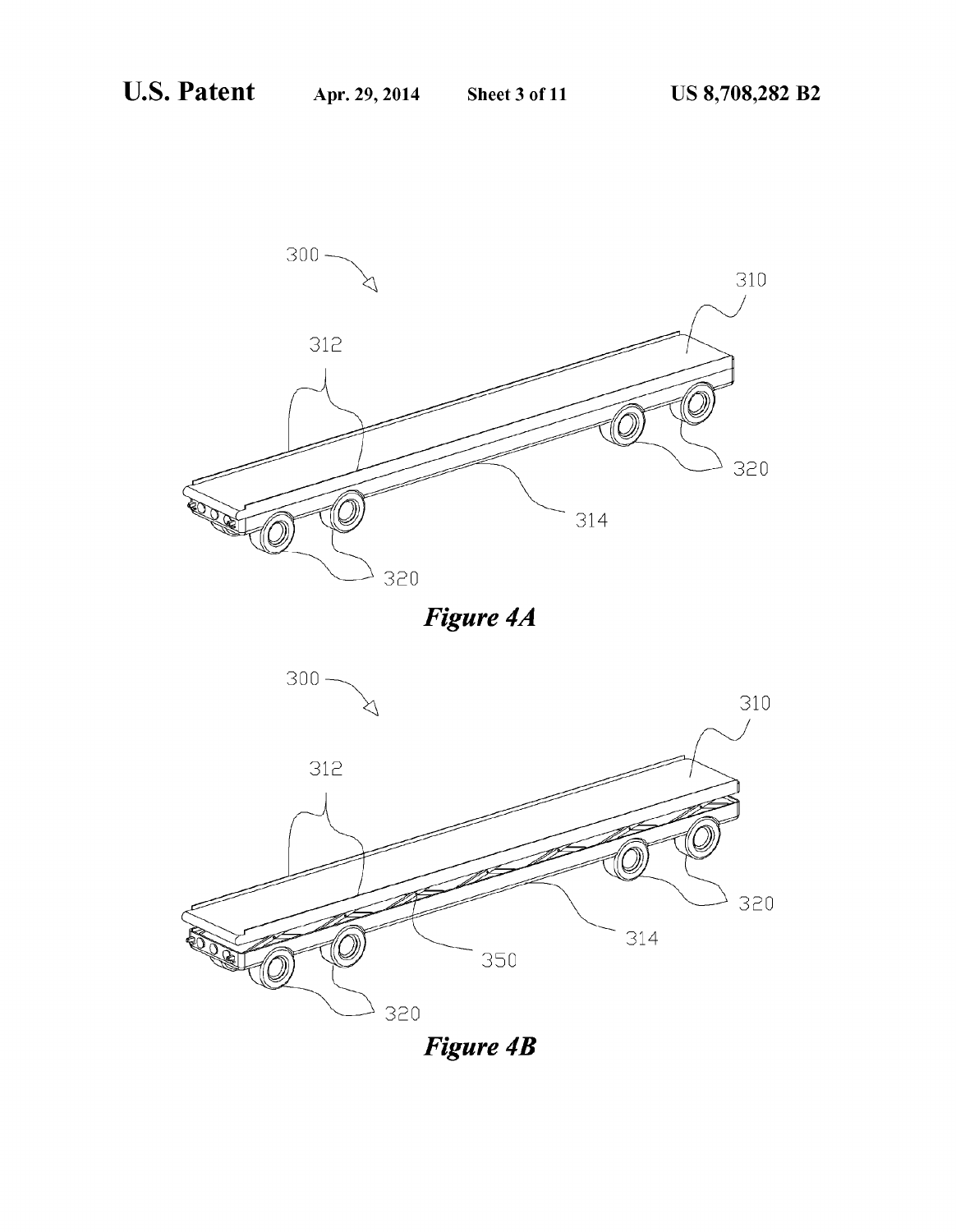

**Figure 5B**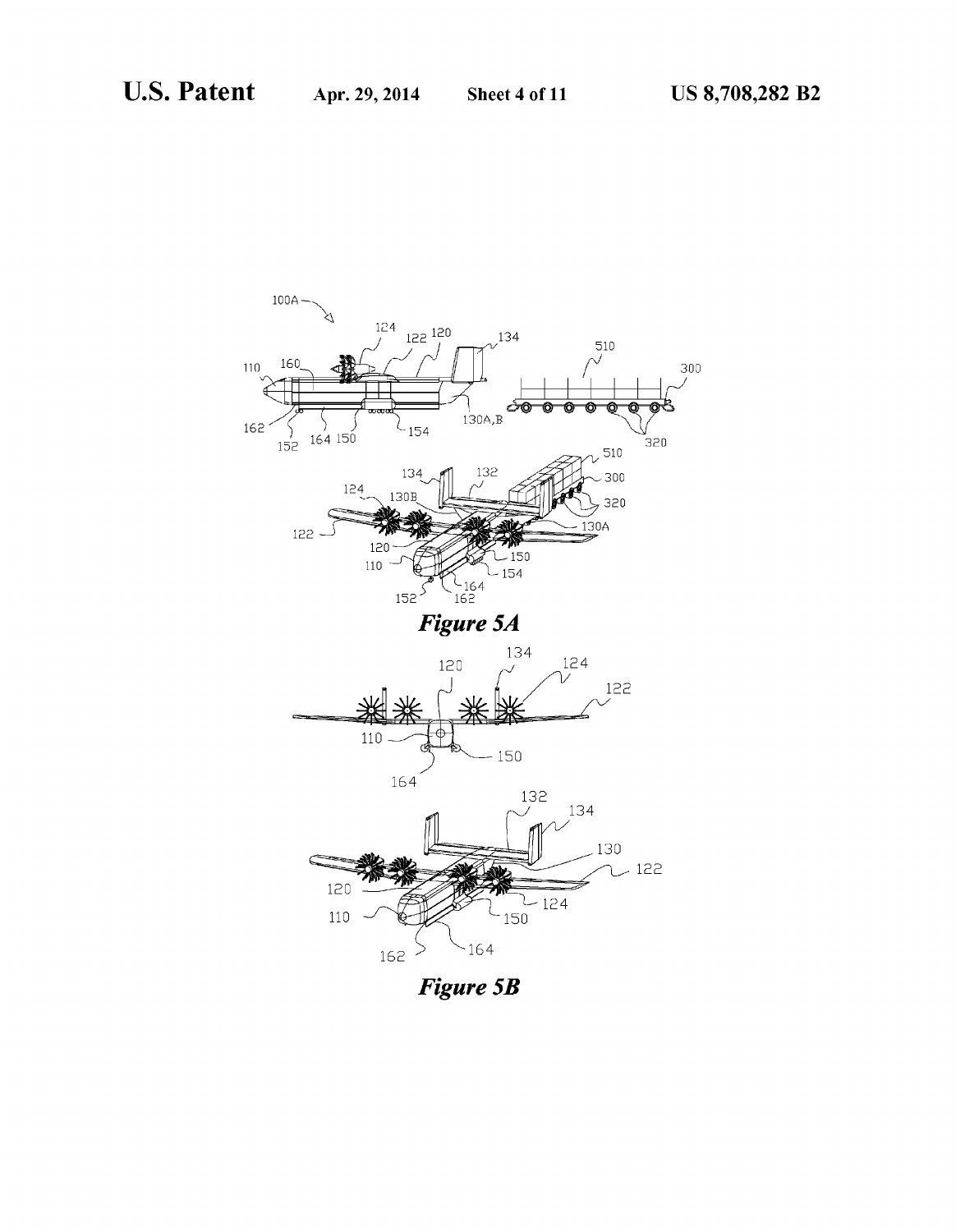

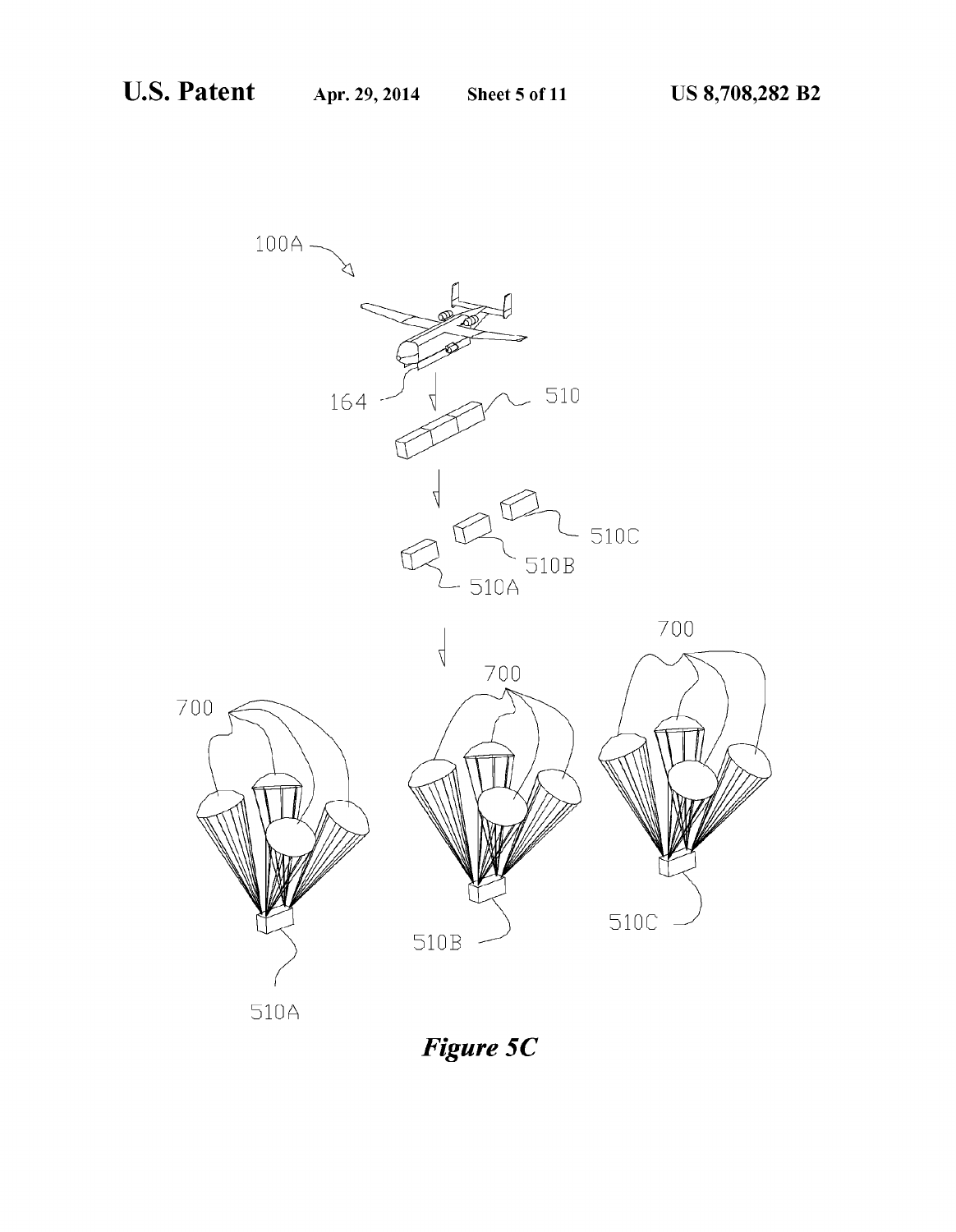

Figure 6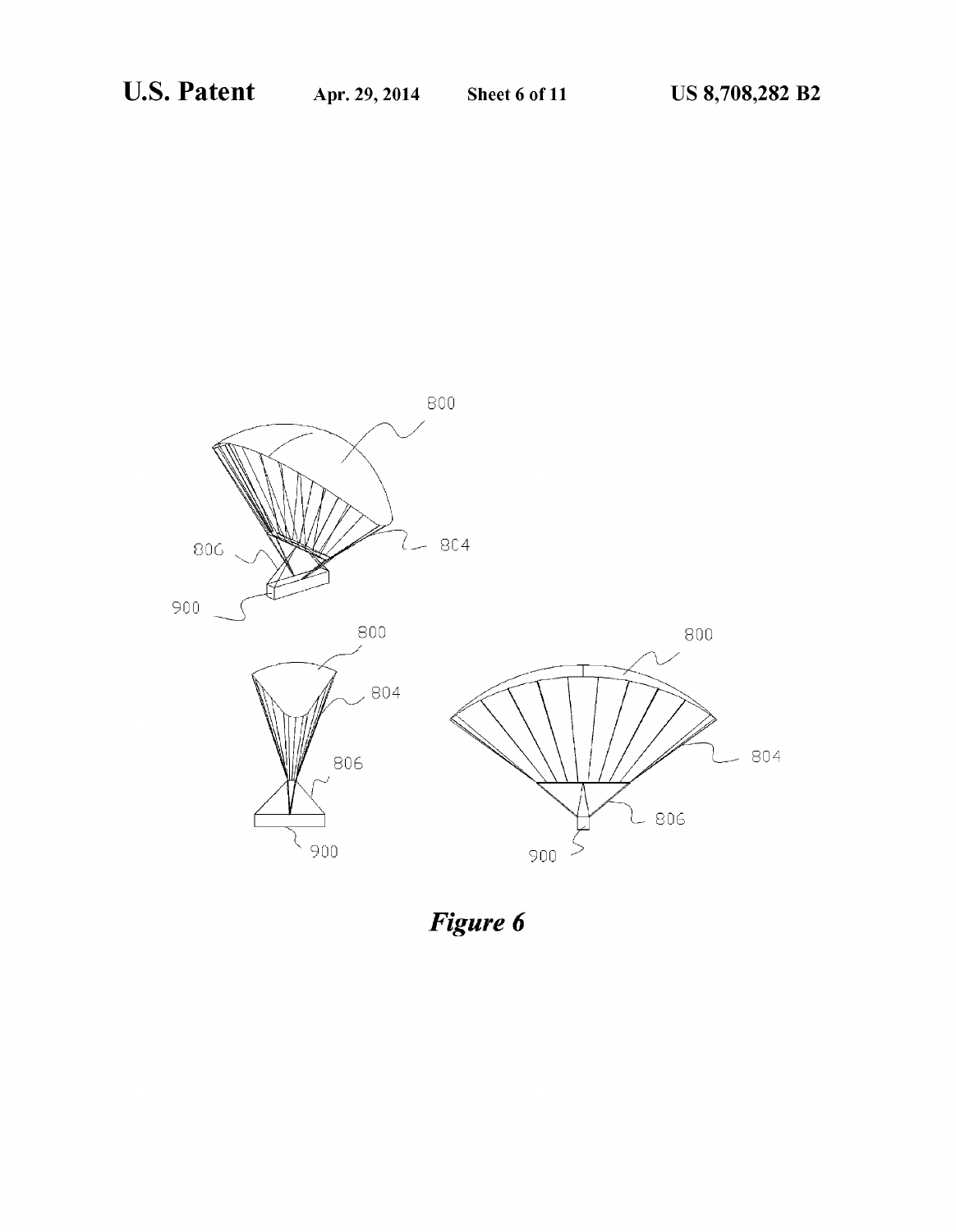



Figure 7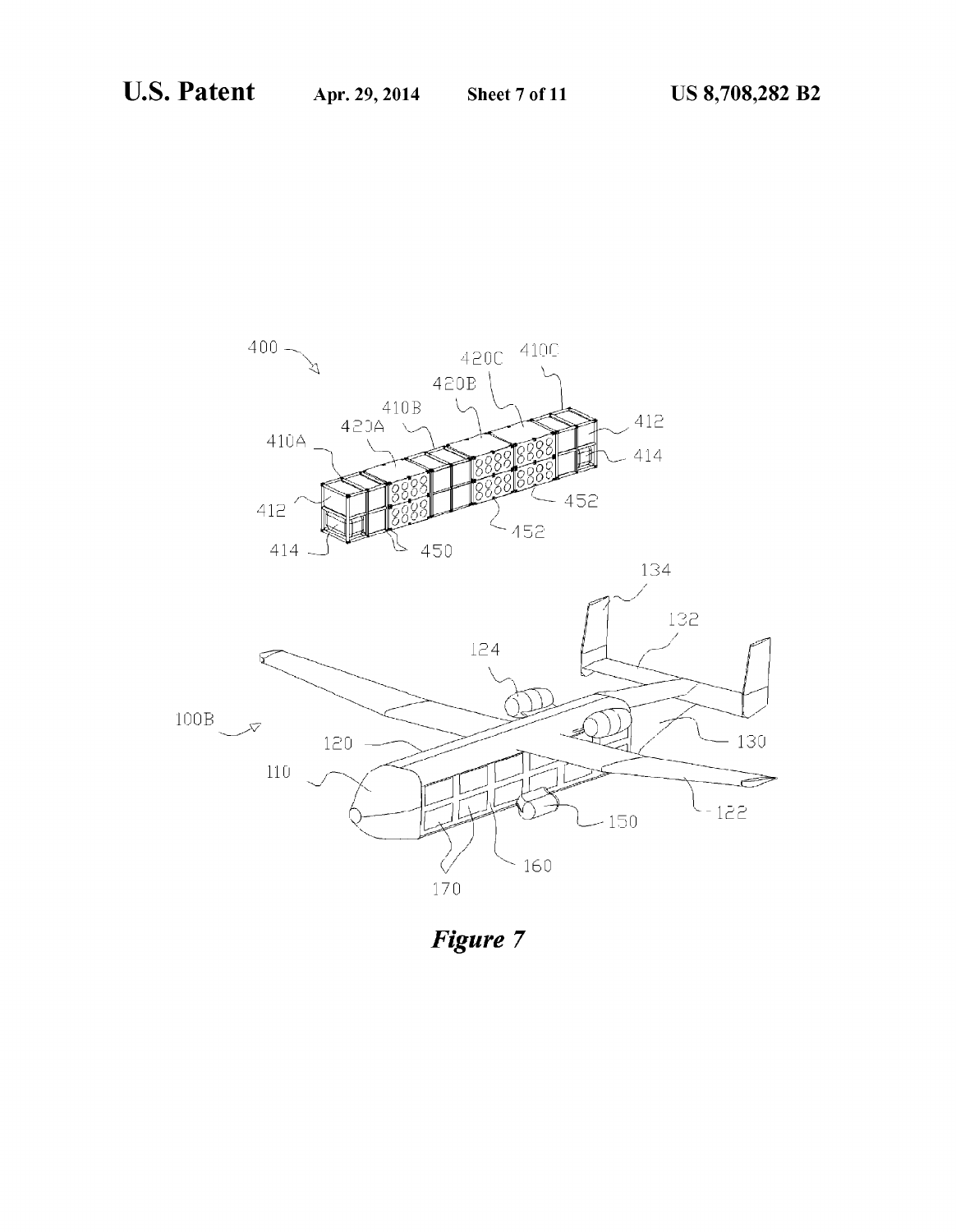$\overline{\mathbf{S}}$ 

15

# METHOD AND SYSTEM FOR L0ADING AND UNL0ADING CARG0 ASSEMBLY ONT0 AND FROM AN AIRCRAFT

### CROSS-REFERENCE T0 RELATED APPLICATIONS

This application is a continuation-in-part of U.S. patent application Ser. No. 12/833,868 filed on Jul. 9, 2010, now pending, which is a continuation-in-part of U.S. patent application Ser. No. 12/636,381 filed on Dec. 11, 2009, now pending, which is a divisional application of U.S. patent application Ser. No. 11/782,850, filed Jul. 25, 2007, now U.S. Pat. No. 7,699,267, which is a divisional application of U.S. patent application Ser. No. 10/996,799, filed Nov. 23, 2004, now U.S. Pat. No. 7,261,257. The disclosures of each of these references are incorporated herein by reference in each of their entireties.

#### FIELD 0F THE INVENTION

The present invention relates to a cargo aircraft system and, more particularly, to a cargo aircraft system that is designed to transport modular cargo units of various configurations and sizes.

#### BACKGROUND

The basic unit for transporting goods has been the truck. Being the basic unit, the truck has defined limitations on 30 intermodal containers that can typically be transported by ships, trains and trucks. However, airplanes have generally been excluded from participation in transportation of intermodal and many other types of cargo. This is due to the  $l$  limitations placed by the design and construction of cargo  $35$ airplanes.

The design and construction of most civilian cargo aircraft are based on that of passenger airplanes. The basic structure is a monocoque-based fuselage which is substantially cylindrical in shape. Monocoque-based structures support the struc-  $40$ tural load of an aircraft by a unitary structural body, as opposed to heavier internal frames or trusses. The unibody construction of the monocoque-based aircraft generally lack sufficient structure to adequately or efficiently support and distribute concentrated cargo loads across the aircraft fuse- 45 lage and to the wings.

Additionally, the cylindrically-shaped fuselage imposes additional restrictions on cargo size and dimensions. Thus, cargo having irregular or unusually large dimensions are generally unsuited for air transport via today's cargo aircraft. 50 Moreover, as most cargo units are substantially rectangular in shape, loading such cargo units into a cylindrical fuselage results in a significant amount of wasted dead space.

## **SUMMARY**

The cargo aircraft systems disclosed herein comprise a spine structure onto Which a cargo assembly may be mounted. The spine structure replaces the cylindrically-shaped monocoque-based fuselages of today's aircraft and has sufficient 60 structure, in combination with the cargo assembly, to distribute concentrated cargo loads along its length and to the wings. The cargo assembly is an integrated and unitary structure formed from one or a plurality of cargo units coupled together. The cargo unit may be a modular frame unit or a 65 modular container unit and the resulting cargo assembly may be any one or a combination of modular frame and container

units. The cargo assembly is structurally integrated with the spine to form part of the aircraft structure such that the aircraft is able to withstand tortional and bending loads experienced during flight. Thus, the cargo assembly augments the structure of the spine, which itself would not be able to sustain the tortional and bending 10ads of the aircraft When the spine is loaded with the cargo assembly. Moreover, because the cargo aircraft eliminates the need for additional structure to support the load of the cargo assembly, a significant reduction in the weight of the cargo aircraft is realized. This, in turn, results in greater fuel efficiency and decreased cost of operation.

20 un10ading Of the Carg0 assembly Ont0 0r from the spine, In one embodiment, an aircraft for transporting a cargo assembly is disclosed. The aircraft comprises a forward fairing, an aft fairing and a spine disposed between the forward fairing and the aft fairing. The aft fairing is movable between a fixed position for flight and an open position for at least loading and unloading of the cargo assembly. The aircraft is configured such that an unobstructed passageway is provided between the ground surface and the spine during loading or respectively. An aft access to the unobstructed passageway and the spine is provided when the aft fairing is moved to the open position.

25 In accordance with a first aspect, the aft fairing is removed from the aircraft to provide the aft access to the unobstructed passageway and the spine when the aft fairing is in the open Position.

In accordance with a second aspect, the aft fairing is pivotally moved to provide the aft access to the unobstructed passageway and the spine when the aft fairing is in the open Position.

In accordance with a third aspect, the aircraft further comprises lower fairing doors pivotally coupled to lateral substructures coupled to the forward fairing and the aft fairing.

In accordance with a fourth aspect, the aircraft further comprises side fairing panels disposed between the forward fairing and the aft fairing.

In accordance with a fifth aspect, the side fairing panels further comprise one or more subpanels, the one or more subpanels being retractable to expose a portion of the cargo assembly. The subpanels may be retracted to expose the portion Of the Carg0 assembly While the aircraft is in Hight.

In accordance with a sixth aspect, the aircraft further comprises a plurality of mounts coupled to the spine, the plurality of mounts configured to structurally engage the cargo assembly onto the spine. The plurality of mounts may be actuated between an engage and a release position, wherein in the engage position, the mounts structurally engage the cargo assembly to the spine and wherein in the release position, the mounts disengage and release the carg0 assembly from the spine. The plurality of mounts may be actuated in a release position to disengage and release the cargo assembly from the spine while the aircraft is in flight.

55 prises two halves pivotally coupled to corresponding sides of In accordance with a seventh aspect, the aft fairing comthe aircraft. The two halves of the aft fairing are pivotally actuated in the open position to increase drag during landing of the aircraft.

In accordance with an eighth aspect, the aircraft further comprises wings coupled to the spine. The aircraft may further comprise landing gear and supports coupling the landing gear to either one or both of the spine or the wings.

In another embodiment, a system for loading and unloading a cargo assembly onto an aircraft is disclosed. The system comprises an aircraft and a movable platform. The aircraft comprises a forward fairing, an aft fairing and a spine disposed between the forward fairing and the aft fairing. A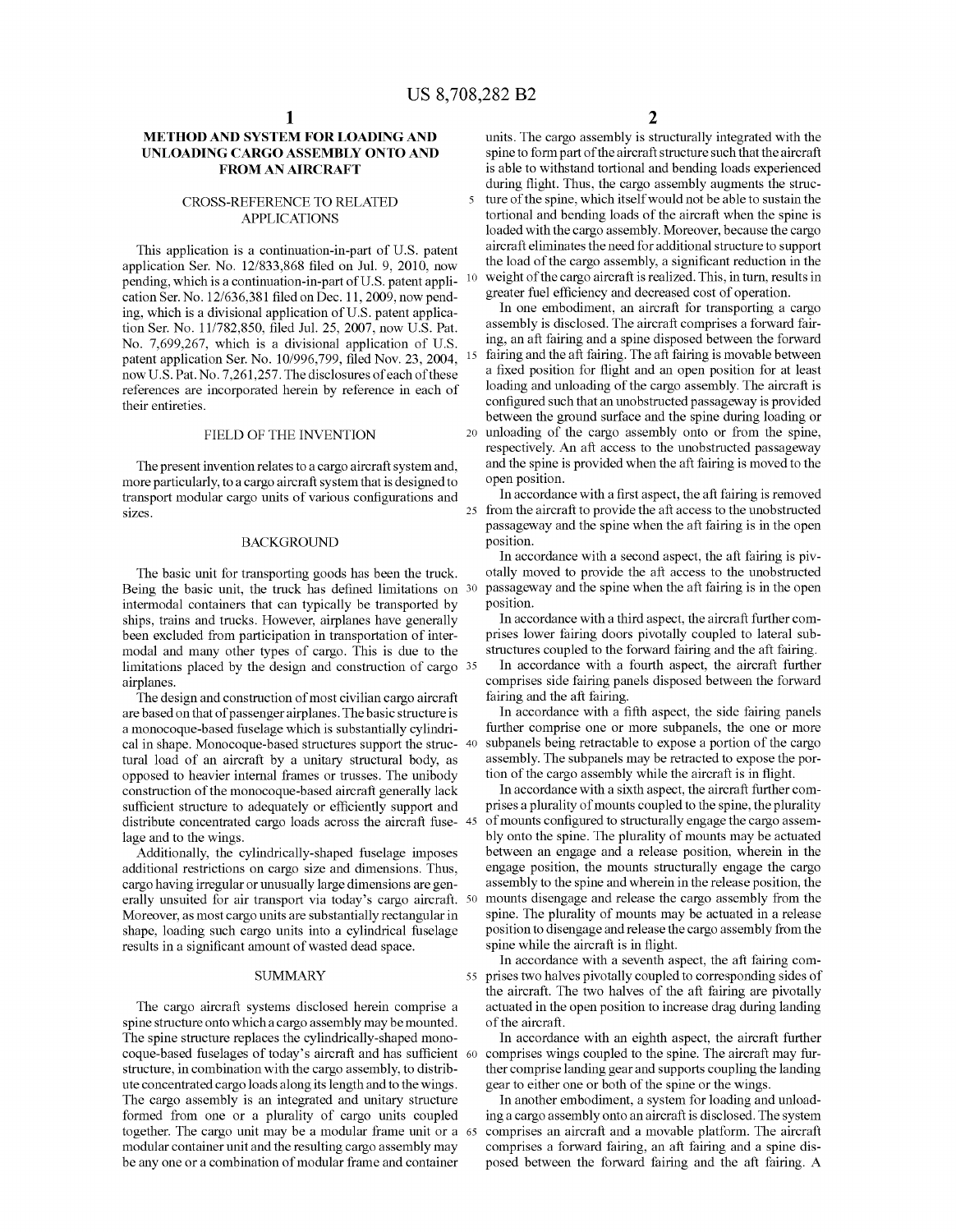712





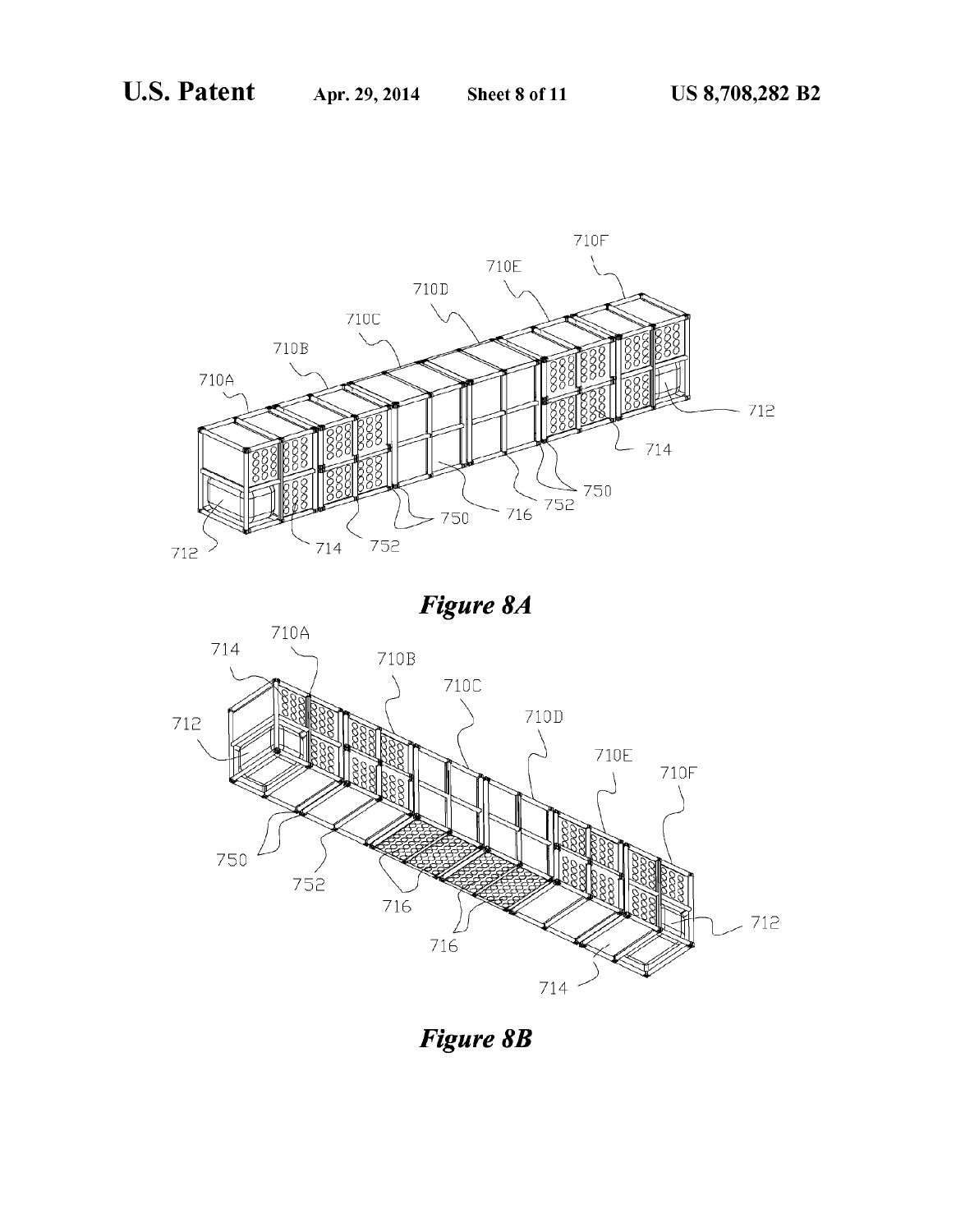

Figure 9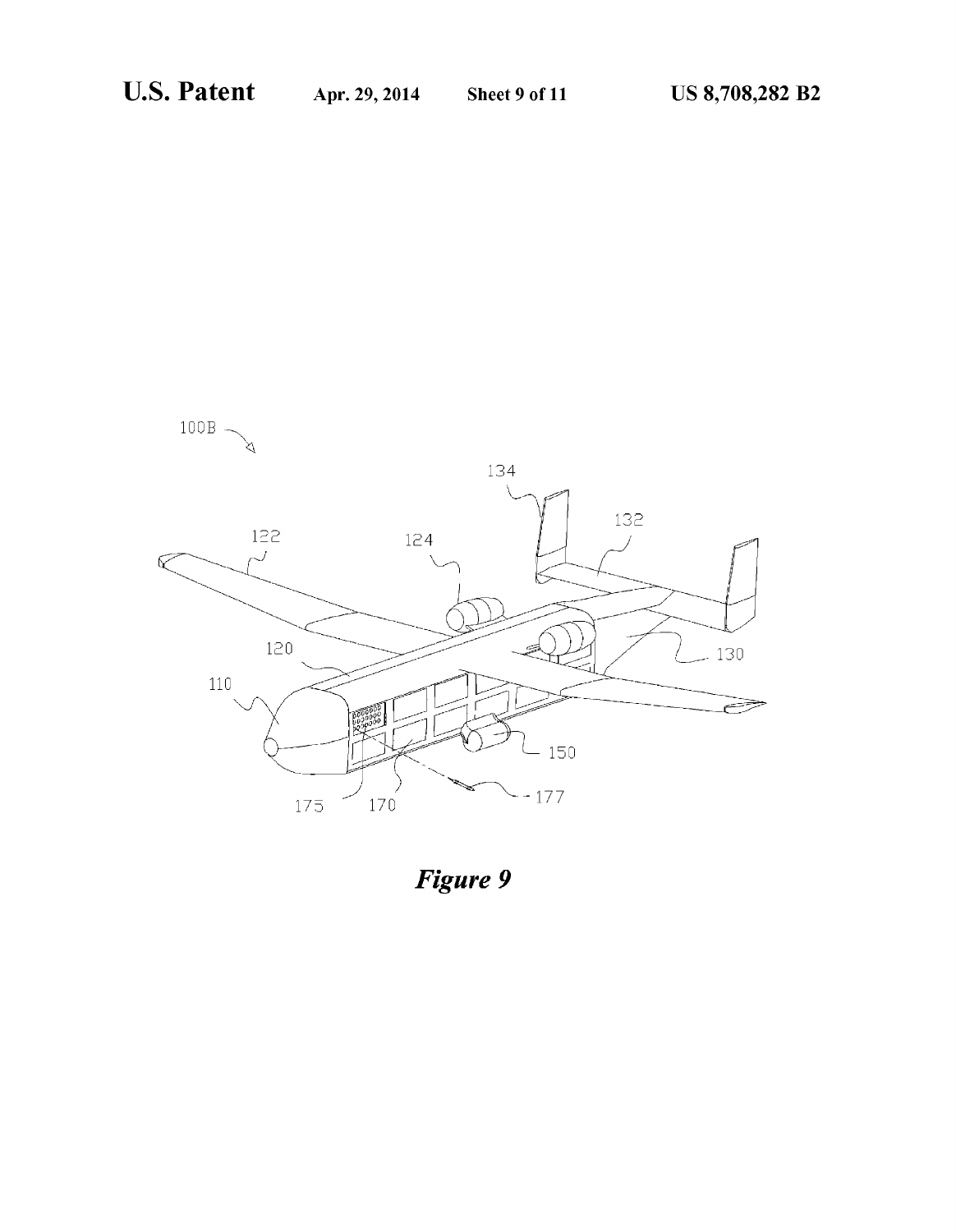

Figure 10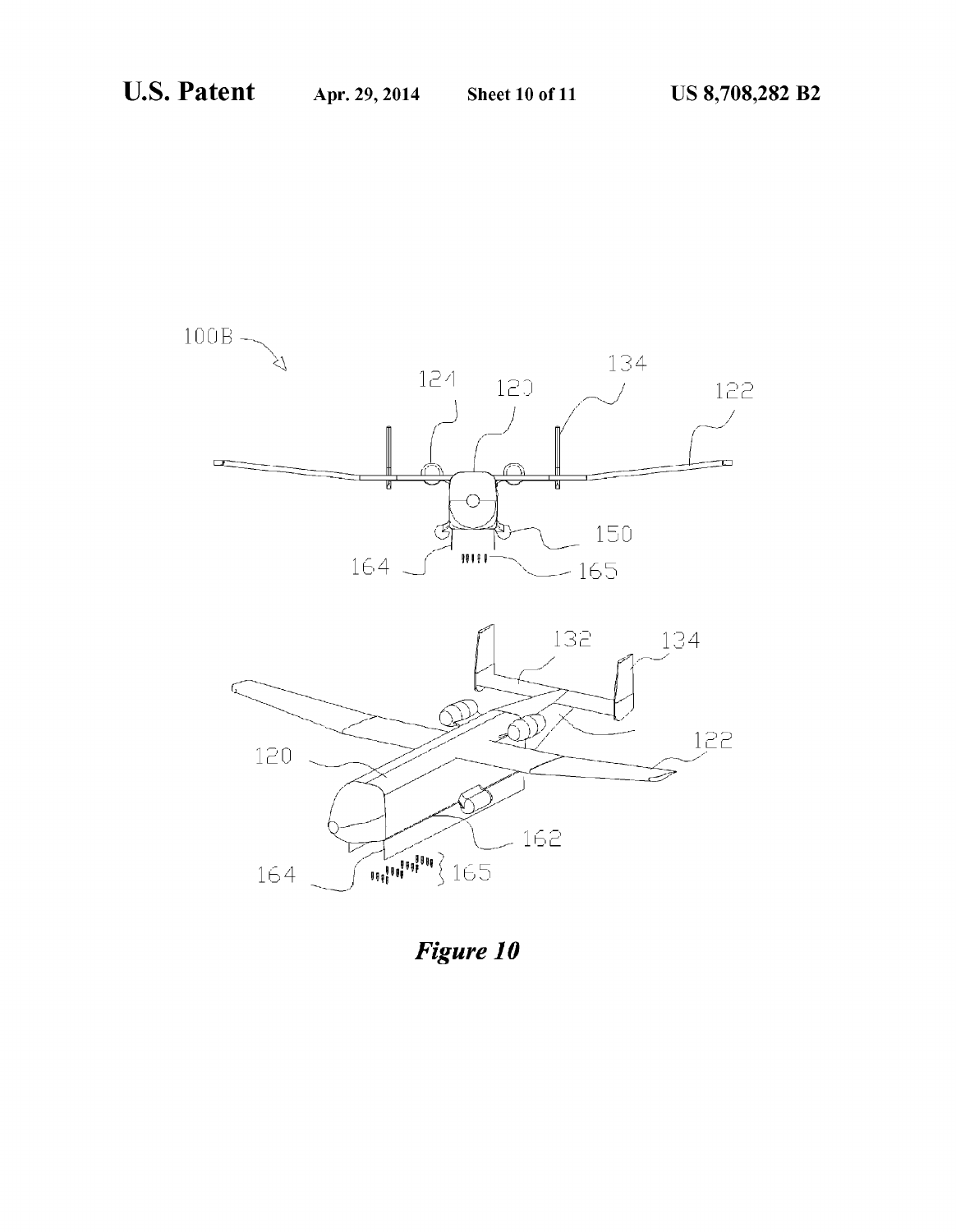

Figure 11A



**Figure 11B**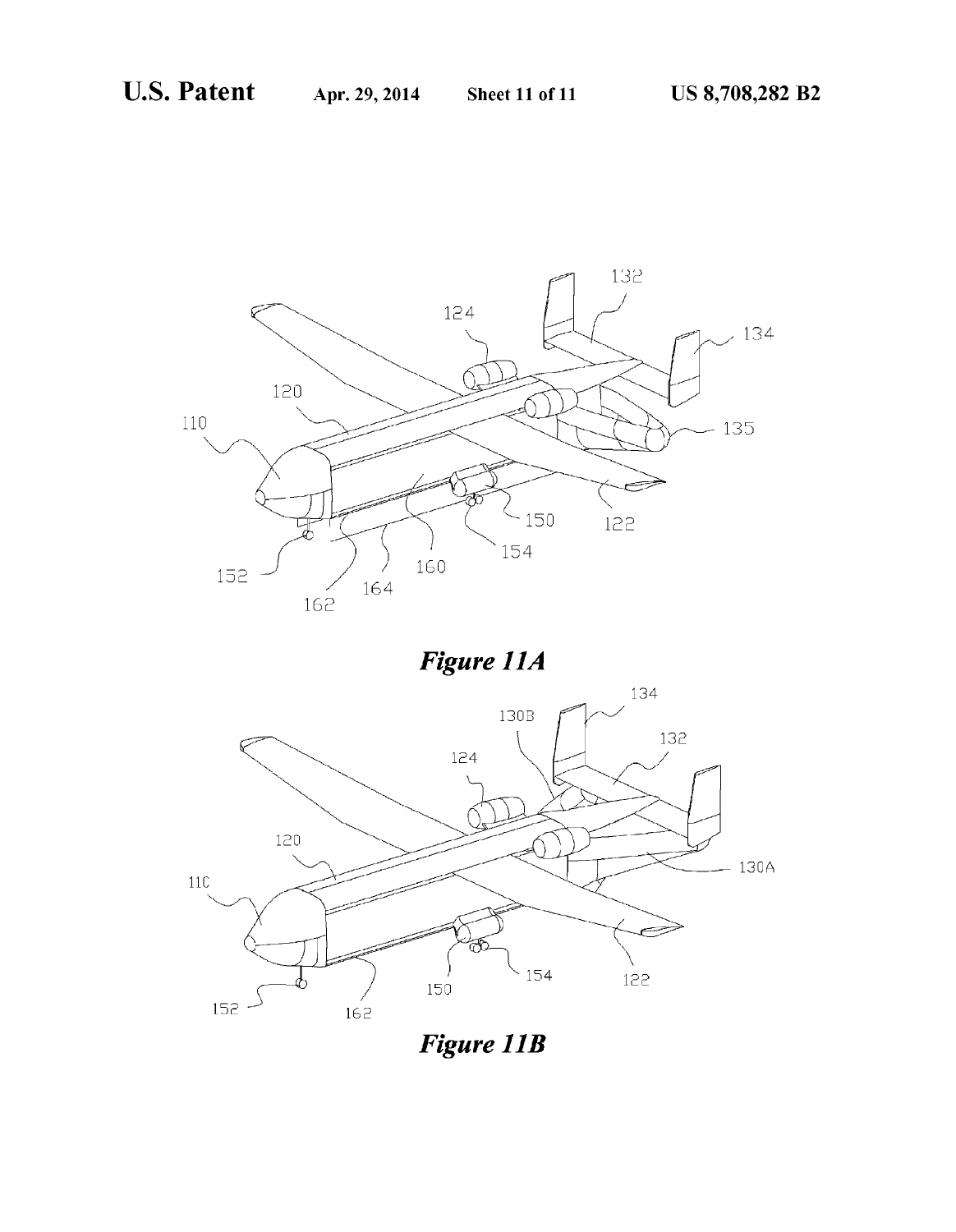10

25

 $30$ 

60

plurality of mounts are configured to structurally engage the cargo container onto the spine. The aircraft is configured such that an unobstructed passageway underneath the spine is provided during loading or unloading of the cargo assembly onto or from the spine. The movable platform is configured for  $5$ maneuvering the cargo assembly to and from the spine.

In accordance with a first aspect the aft fairing is movable between a fixed position for flight and an open position and wherein an aft access to the unobstructed passageway and the spine is provided when the aft fairing is in the open position.

In accordance with a second aspect, the movable platform maneuvers the cargo assembly to and from the spine via the aft access and the unobstructed passageway.

In accordance with a third aspect, the movable platform further comprises sensors for determining a location of the movable platform relative to the spine. The movable platform may be configured to lift the cargo assembly onto the spine. The aircraft spine and the movable platform may each comprise means for determining a loading position of the movable bly onto the spine for mounting thereon.

Other objects, features and advantages of the present invention will become apparent to those skilled in the art from the following detailed description.

#### BRIEF DESCRIPTION OF THE DRAWINGS

Illustrative embodiments of the present invention are described herein with reference to the accompanying drawings, in which:

FIG. 1 is a perspective view of an embodiment of the cargo aircraft system showing the aft loading of the cargo assembly onto an upper spine aircraft.

FIG. 2 is a perspective view of another embodiment of the cargo aircraft system showing the aft loading of the cargo 35 assembly onto a lower spine aircraft.

FIGS. 3A and 3B illustrate the loading of the cargo assembly onto the upper spine.

FIGS. 4A and 4B are perspective views of an embodiment of the movable platform used for loading the cargo assembly 40 onto the aircraft.

FIGS. 5A through 5C illustrate an exemplary sequence of loading, transporting and unloading of the cargo assembly from the aircraft.

FIG. 6 is an embodiment of a cargo assembly having a 45 deployed parachute.

FIG. 7 is an embodiment of a cargo assembly and an aircraft having retractable side fairings to expose select portions of the cargo assembly.

FIGS. 8A and 8B are top and bottom perspective views, 50 respectively, of an embodiment of a cargo assembly.

FIG. 9 illustrates the lateral deployment of a missile from an embodiment of the aircraft having retractable side fairings.

FIG. 10 illustrates the drop deployment of missiles or bombs from an embodiment of the aircraft having open lower 55 fairing doors.

FIGS. 11A and 11B show different embodiments of providing an aft access to the aircraft spine.

Like numerals refer to like parts throughout the several views of the drawings.

## DETAILED DESCRIPTION OF THE PREFERRED **EMBODIMENTS**

FIG. 1 illustrates an embodiment of a cargo aircraft system. 65 The cargo aircraft system is depicted as comprising an aircraft 100A and a cargo transporter 190, such as a truck or a mov-

able platform, comprising a cargo assembly 500. Embodiments of the basic structure of a cargo aircraft are also described in U.S. Pat. No. 7,261,257, issued Aug. 28, 2007, and U.S. patent application Ser. No. 12/833,868 filed on Jul. 9, 2010, the entire contents of which are incorporated herein by reference.

Generally, the cargo aircraft 100A comprises a forward fairing 110, an aft fairing 130A, 130B, and an empennage having laterally extending horizontal stabilizers 132 and twin vertical stabilizers 134. An upper spine 120 is provided between the forward fairing 110 and aft fairing 130A, 130B. A plurality of mounts (not shown) is disposed at various intervals along the upper spine 120 to structurally engage the cargo assembly 500 at various attachment points. A depiction of the mounts and the manner in which the cargo assembly is coupled onto the upper spine via the mounts, is further described in U.S. Pat. No. 7,261,257 and co-pending U.S. patent application Ser. No. 12/833,868.

The upper spine 120 is understood as comprising one or platform relative to the spine prior to lifting the cargo assem- 20 more layers of interconnected spars and bulkheads/ribs to which mounts are attached, as described in co-pending U.S. patent application Ser. No. 12/833,868. It is understood that the number of layers of interconnected spars and bulkheads/ ribs may be provided as required by specific weight regimes. The upper spine 120 is designed to be as light as possible. As such, the spine structure is capable of supporting takeoff loads, flight loads and landing loads of the aircraft when free of cargo. However, when the cargo assembly 500 is mounted onto the spine, the spine, by itself, is not required to fully sustain bending and tortional loads in flight, and landing and take off loads. The additional rigidity required is supplied by the cargo assembly 500. The cargo assembly 500 augments the spine and aircraft structure so as to support these loads when it is structurally integrated to the spine. To this end, the individual units comprising the cargo assembly are constructed with sufficient structure and rigidity and are securely mounted to the spine such that bending and tortional forces experienced by the spine structure are imposed upon the cargo assembly.

> The simplicity of the spine structure furthermore permits it to be configured in any variety of widths and weight capacities. Thus, for example, the spine may be configured to support extra large cargo loads which cannot be transported within standard intermodal containers by simply increasing the width and the number of layers of interconnected bulkheads and spars to an extent necessary to accommodate such extra large cargo loads. Thus, the spine permits greater flexibility with respect to the dimensions of the cargo assembly than would be realized by an aircraft with the standard monocoque-based cylindrical fuselage. Moreover, the structural features of the spine allow for the cargo load to be more efficiently distributed along the spine and also to the wings.

> Wings 122 are structurally associated with the upper spine 120. Wings 122 may optionally contain fuel tanks (not shown). Forward landing gear 152 may be provided underneath the forward fairing 110 and lateral landing gears 154 may be provided on both sides of the spine 120. The lateral landing gears 154 extends from respective pods 150 for landing and take-off and retracts into the pods 150 during flight. Supports 140 may couple the pods 150 to the spine 120 as shown in FIGS. 1 and 3A-B or, alternatively, to the wings 122 (not shown). The supports 140 must be constructed of sufficient structure, as they experience compression load from the lateral landing gear 154 during landing and take-off. As such, they may be constructed in a manner similar to the spine described above, based on the anticipated load of the aircraft and the cargo assembly. Engines 124 are shown in the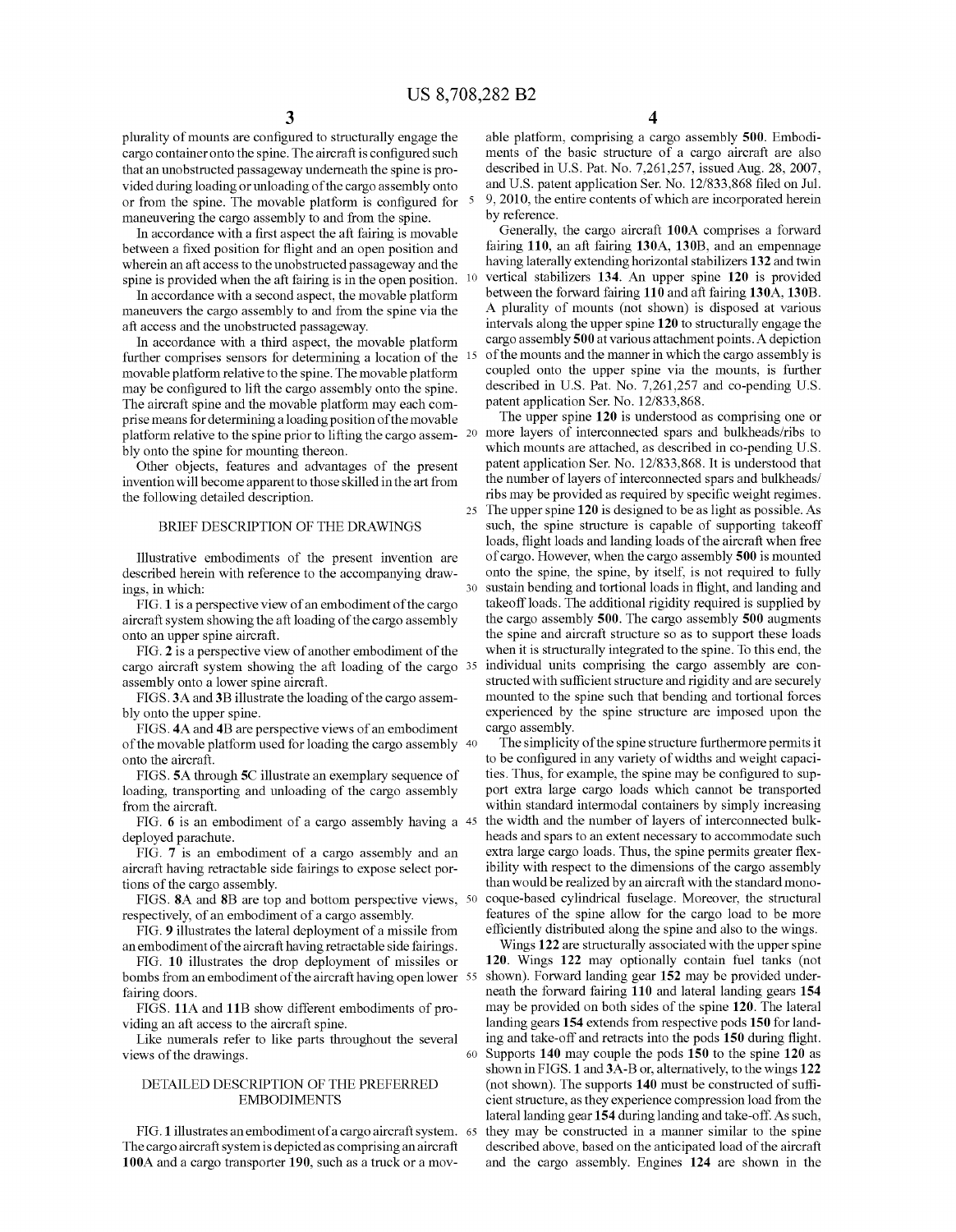embodiment of FIG. 1 to be laterally mounted to the spine 120. It is understood that the engines 124 may also be mounted to the wings 122.

Side fairings 160 may be provided on both sides of the aircraft to reduce the drag of the aircraft in flight. Lower 5 fairing doors 164 may also be pivotally coupled to the substructure 162 extending between the forward fairing 110 and the aft fairing  $130A$ , B. The sub-structure  $162$  may be further supported along its length via straps extending vertically from the spine  $120$ . The lower fairing doors  $164$  are pivotally  $10$ opened during loading and unloading of the cargo assembly 500 onto and from the aircraft 100A. The side fairings 160 and the lower fairing doors 164 are preferably made of a composite light weight material and the primary function of the aerodynamic fairings is to reduce drag. In a particularly 15 preferred embodiment, the side fairings 160 and the lower fairing doors 164 are of a light weight structure and do not provide substantial, if any, support or rigidity to the aircraft in Hight.

The aft fairing in FIGS. 1, 3A, 3B, and 11B is depicted as 20 having two halves 130A, 130B, which are each pivotally coupled to corresponding sides of the aircraft. Alternatively, as depicted in FIGS. 2 and 11A, the entire aft fairing 135 may be provided as a single integral unit that is pivotally coupled to one side of the aircraft. One advantage of having the aft 25 fairings in two halves  $130A$ ,  $130B$  is that the two halves may be pivotally actuated in the open position during loading and unloading of the cargo assembly and also during landing operations to increase drag and the reduce landing roll out.

FIG. 2 illustrates another embodiment of the cargo aircraft 30 system. The cargo aircraft system is depicted as comprising an aircraft 200 and a movable platform 300 comprising a cargo assembly 510. The cargo aircraft 200 comprises a forward fairing 210, an aft fairing 230, and an empennage having laterally extending horizontal stabilizers 232 and twin verti- 35 cal stabilizers  $234$ . Unlike the aircraft depicted in FIG. 1, the cargo aircraft 200 comprises a lower spine 220 between the forward fairing 210 and the aft fairing 230. A plurality of mounts (not shown) is similarly disposed at various intervals along the lower spine 220. The plurality of mounts may  $40$ further be retracted beneath the surface of the lower spine 220 to facilitate loading of the cargo assembly 510. Once the cargo assembly 510 is loaded onto the lower spine 220, the plurality of mounts may be actuated to structurally engage the cargo assembly 510 at attachment points provided on the 45 cargo assembly 510. A depiction of the mounts and the manner in Which the Carg0 assembly is Coupled ont0 the 10Wer spine via the mounts, is further described in U.S. Pat. No. 7,261,257 and co-pending U.S. patent application Ser. No. 12/833,868. 50

Wings 222 are structurally associated with the lower spine 220. Wings 222 may optionally contain fuel tanks (not shown). Forward landing gear 252 may be provided underneath the forward fairing 210 and lateral landing gears 254 may be provided underneath the spine 220 or the wings 222. 55 Engines 224 are shown in the embodiment of FIG. 1 to be mounted to the wings 222.

Aerodynamic fairings 260 may be provided to enclose the cargo assembly 510 mounted onto the lower spine 220. Again, the aerodynamic fairings  $260$  are preferably made of a  $\,$  60  $\,$ composite light weight material and the primary function of the aerodynamic fairings is to reduce drag. In a particularly preferred embodiment, the aerodynamic fairings 260 are of a lightweight structure and thus do not provide substantial, if any, support or rigidity to the aircraft in flight. As explained above, the aft fairing  $230$  is a single integral unit that is pivotally coupled to one side of the aircraft 200. 65

FIGS. 3A-3B show the loading sequence of the cargo assembly  $500$  onto the upper spine  $120$  of the aircraft depicted in FIG. 1. As shown in FIG. 3A, the two halves of the aft fairing 130A, 130B are pivotally coupled to corresponding sides of the aircraft and are opened to permit an aft access to the spine. The aircraft is further configured such that an unobstructed passageway is provided underneath the spine when the lower fairing doors 164 are pivotally opened. Because there are no intervening aircraft structures between the ground surface 1 and the spine  $120$ , a vehicle or a movable platform 300 may be maneuvered from the aft access to a position directly underneath the spine 120. Once the movable platform 300 is in the appropriate position underneath the spine  $120$ , the cargo assembly  $500$  is vertically elevated toward the spine 120 for mounting.

As shown in FIGS. 4A-B, the movable platform 300 comprises a surface 310 upon which the cargo assembly may be supported and a pair of longitudinal side flanges 312 to restrain the cargo assembly on the surface 310. The surface 310 is coupled to a lift mechanism 350 which, in turn, is coupled to a frame 314 supported by a plurality of wheels 320. The movable platform 300 is movable in both a horizontal and vertical direction, either manually or remotely. The movable platform 300 may further comprise a mechanism to facilitate the proper positioning of the cargo assembly 500 relative to the spine 120 prior to lifting the cargo assembly 500 onto the spine 120. This may be done via sensors which track the position of the cargo assembly 500 relative to the spine.

The absence of intervening aircraft structures when the fairing doors 164 are pivotally opened also permit the aircraft 100A t0 deliver the Carg0 assembly 500 10aded Ont0 the upper spine 120 during flight. This may be accomplished by disengaging the Carg0 assembly 500 from the upper spine 120, and thereby allowing the cargo assembly 500 to drop to a desired location.

FIG. 5A-C illustrate an exemplary sequence of loading, transporting and unloading of the cargo assembly from the aircraft 100A. AS Shown in FIG. 5A, the aircraft 100A is supported on the ground by the forward landing gear 152 and the lateral landing gears 154 extended from the respective pods 150 on either sides of the spine 120. It is understood that the lateral landing gears 154 and the pods are angled away from the spine 120 so as to provide a clear passageway between the spine 120 and the ground for the movement of cargo. This is more clearly shown in FIGS. 3A-B, in which the arrangement of the supports 140 and the landing pods 150 and the lateral landing gear 154 permit the unobstructed passageway between the spine 120 and the ground.

FIG. 5A depicts the aircraft 100A in which the aft fairings 130A, 130B are pivotally opened to permit an aft access to the spine 120. A movable platform 300 comprising a plurality of wheels  $320$  is provided to transport the cargo assembly  $510$ through the aft access. Once the cargo assembly 510 is at an appropriate position underneath the spine  $120$ , the movable platform  $300$  raises the cargo assembly  $510$  onto the spine  $120$ onto which it is attached via mounts. The aircraft 100A is ready for flight after the cargo assembly 510 is structurally integrated onto the spine 120 via the mounts and the aft fairings 130A, 130B are pivotally secured in the closed position.

FIG. 5B shows the aircraft 100A in flight with its forward landing gear 152 and the lateral landing gear 154 retracted. The lower fairing doors 164 are opened to permit the dropping of the cargo assembly 510 once the aircraft reaches a desired location for delivery. It is understood that the cargo assembly 510 is comprised of modular units of structural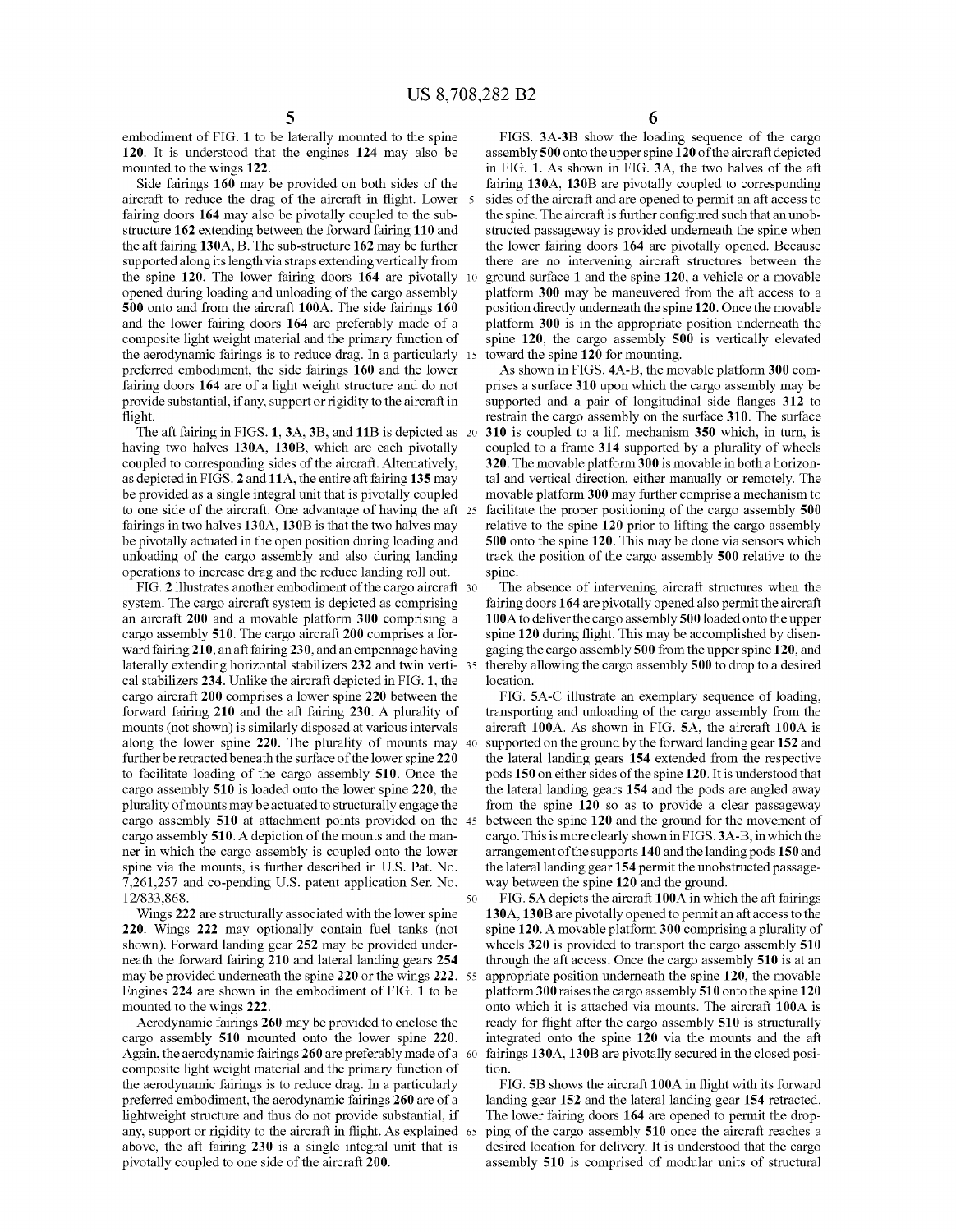frame assemblies, structural container assemblies, or combinations thereof. The modular nature of the frames and containers allows great flexibility in creating a final cargo assembly that is capable of accommodating various types, sizes, dimensions and weights of cargo. Once these modular units are structurally coupled together to form a cargo assembly, they may be coupled to the aircraft spine to provide an integrated structure that is capable of taking on and distributing bending and tortional loads to the spine and the wings of the aircraft.

FIG. 5C illustrates an exemplary drop sequence in which the cargo assembly 510 is initially disengaged and dropped from the aircraft spine 120 as a single unit. In a preferred embodiment, the entire payload of the cargo assembly is disengaged at the same time so as to ensure that the weight distribution of the aircraft remains within an acceptable center of gravity. To that end, the mounts coupling the cargo assembly to the upper spine 120 may further comprise explosives which detonate at the same time to ensure complete and  $_{20}$ substantially simultaneous disengagement of the mounts.

The modular units 510A, B, C comprising the cargo assembly 510 may subsequently be disengaged from one another a pre-determined time after the cargo assembly 510 has been disengaged and dropped from the aircraft spine 120. In a 25 preferred embodiment, the modular units 510A, B, C are disengaged from one another by a timed explosive which detonates to sever the mounts coupling the modular units 510A, B, C together. The modular units 510A, B, C are each further equipped with one or a plurality of parachutes 700 30 which deploy after the modular units 510A, B, C have been disengaged from one another. FIG. 6 depicts an alternative embodiment in which a single parabolic parachute 800 attached to a modular cargo unit 900 via lines 804 and risers 806 35

While FIGS. 5A-C depict the delivery of the cargo assembly 510 while the aircraft 100A is in flight, it is understood that the cargo assembly 510 may also be delivered when the aircraft 100A is grounded. In accordance with this embodiment, once the aircraft 100A loaded with the cargo assembly 40 510 lands at the desired location, the aft fairing 130 and the lower fairing doors 164 may open and the mounts may disengage the cargo assembly 510. The cargo assembly 510 may drop to the ground and the aircraft 100A may proceed forward to clear the cargo assembly 510. The unloaded aircraft 100A 45 may then be loaded with another cargo assembly or take-off to the next desired location.

In an yet another alternative embodiment, the cargo assembly may remain mounted onto the spine with only the contents of the cargo assembly being released. Such an embodiment is 50 particularly useful in military applications, as shown in FIGS. 7 through 10.

FIGS. 7 and 9 show an aircraft embodiment 100B in which the side fairing panels 160 further comprise a plurality of subpanels 170 which are retractable to expose a portion of the 55 cargo assembly 400 mounted onto the spine 120. The cargo assembly 400 may be configured to house weapons and ammunition. To that end, the cargo assembly 400 may comprise a combination of modular frames 410A, B, C and modular weapon bays 420A, B, C coupled together by attachments 60 450. The structural frames 410A, B, C may be configured to house cargo 412 and fuel 414, while the modular weapon bays 420A, B, C may house various types of weapons, ammunition or artillery. As shown in FIG. 9, subpanel 175 is retracted while the aircraft 100B is in flight to allow firing of ammu- 65 nition 177 from a weapon that is housed in an exposed modular weapon bay.

FIG. 8A-B depict another embodiment of a cargo assembly comprising a plurality of modular weapon bays 714, 716 housed within a plurality of structural frames 710A-F coupled together by attachments 750. Modular weapon bay 714 is laterally oriented such that ammunition may be fired when the corresponding subpanel 170 is retracted. Similarly, modular weapon bay 716 is oriented downward towards the ground such that, when mounted onto the aircraft spine, ammunition is fired or dropped therefrom. One or more bladders 712 comprising fuel or other liquids may optionally be stored.

FIG. 10 shows an embodiment in which the bombs or ammunition 165 are dropped or fired through the opened lower fairing doors 164. Again, in such an embodiment, the cargo assembly may be used to house artillery from which ammunition 165 may be launched through the open lower fairing doors 165 while the aircraft 100B is in flight.

It is to be understood that the detailed description and specific examples, while indicating preferred embodiments of the present invention, are given by way of illustration and not limitation. Many changes and modifications within the scope of the present invention may be made without departing from the spirit thereof, and the invention includes all such modifications.

What is claimed is:

1. An aircraft for transporting a cargo assembly comprising:

a forward fairing;

- an aft fairing movable between a fixed position for flight and an open position for at least loading and unloading of the cargo assembly;
- a spine disposed between the forward fairing and the aft fairing, the spine defining an upper external surface of the aircraft and a lower coupling surface; and
- a plurality of mounts attached to the lower coupling surface of the spine to structurally engage and suspend the cargo assembly from the spine;
- wherein the aircraft is configured such that an unobstructed passageway is provided between the ground surface and the spine during loading or unloading of the cargo assembly onto or from the spine, respectively; and
- wherein an aft access to the unobstructed passageway and the spine is provided when the aft fairing is moved to the open position.

2. The aircraft of claim 1, wherein in the open position, the aft fairing is removed from the aircraft to provide the aft access to the unobstructed passageway and the spine.

3. The aircraft of claim 1, wherein in the open position, the aft fairing is pivotally moved to provide the aft access to the unobstructed passageway and the spine.

4. The aircraft of claim 1, further comprising lower fairing doors pivotally coupled to lateral sub-structures coupled to the forward fairing and the aft fairing.

5. The aircraft of claim 1, further comprising side fairing panels disposed between the forward fairing and the aft fairing

6. The aircraft of claim 5, wherein the side fairing panels further comprise one or more subpanels, the one or more subpanels being retractable to expose a portion of the cargo assembly.

7. The aircraft of claim 6, wherein the subpanels are retracted to expose the portion of the cargo assembly while the aircraft is in flight.

8. The aircraft of claim 1, wherein the plurality of mounts are actuated between an engage and a release position, wherein in the engage position, the mounts structurally